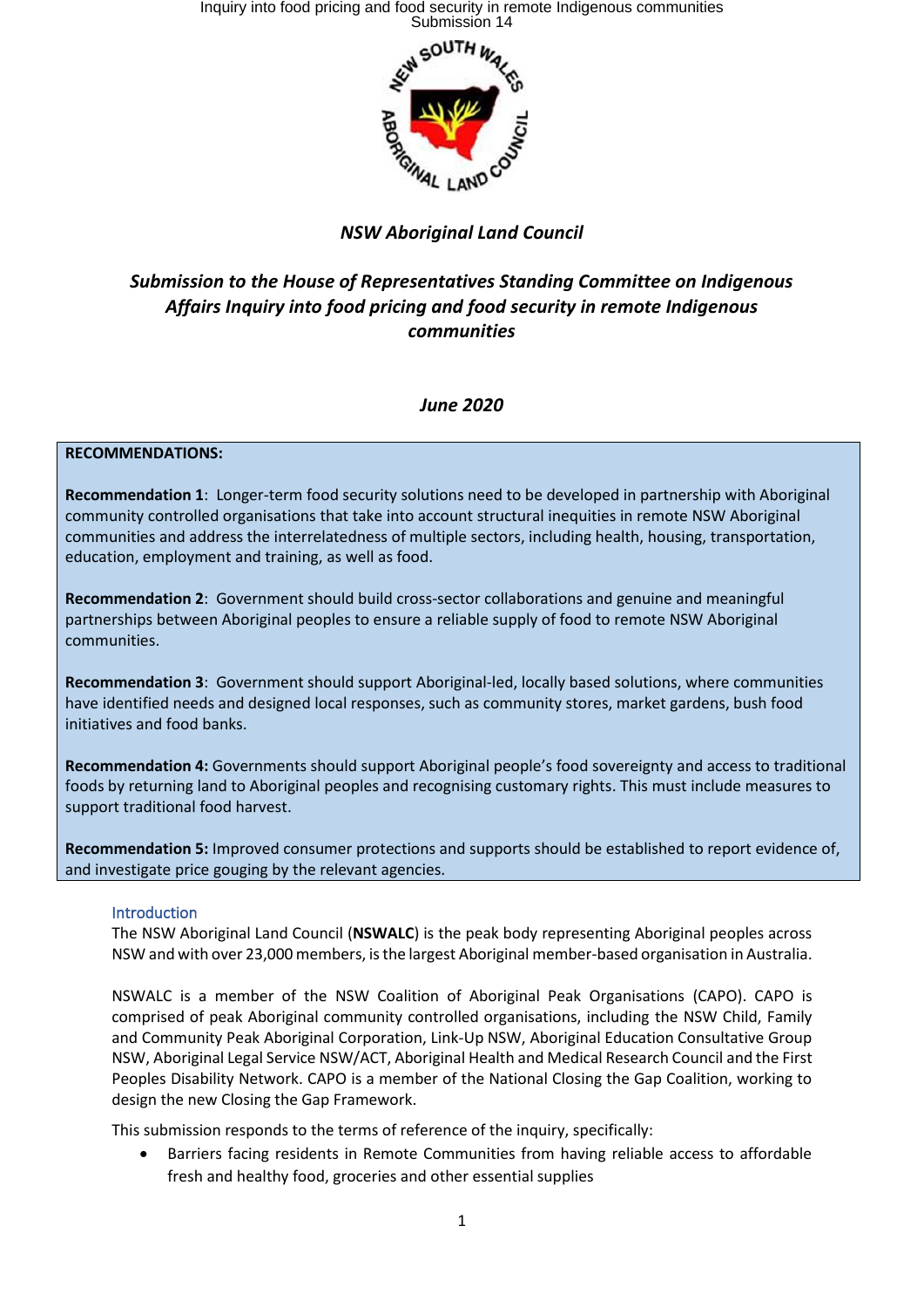- The availability and demand for locally produced food in Remote Communities
- The role of Australia's food and grocery manufacturers and suppliers in ensuring adequate supply to Remote Communities, including identifying pathways towards greater cooperation in the sector to improve supply
- The effectiveness of federal, state and territory consumer protection laws and regulators in supporting affordable food prices in Remote Communities and addressing instances of price gouging.

## Food Security

Food security is a fundamental human right, recognized in the 1948 Universal Declaration of Human Rights, enshrined in the 1966 International Covenant on Economic, Social and Cultural Rights and protected by regional treaties and national constitutions.<sup>1</sup> However, many Aboriginal peoples in Australia, especially those living in rural and remote areas, do not have physical and economic access to sufficient, safe and nutritious food to meet their dietary needs.<sup>2</sup> In its simplest terms, food insecurity is: 'not knowing where your next meal is coming from.' <sup>3</sup> There are three main components to food security:

- **Food availability** the supply of food within a community, including the location of food outlets, the availability of food within stores, and the price, quality and variety of available food, including consistent availability during seasonal or cyclical events
- **Food access** the ability of consumers to acquire food, which is safe, nutritious, affordable, competitively priced and culturally acceptable - the expropriation of lands, territories, waterways and resources from Indigenous peoples has meant many pre-colonial diets are no longer possible for Indigenous peoples.
- **Food use** the appropriate use of food based on knowledge of basic nutrition and care and the availability of health infrastructure, such as sufficient storage and preparation facilities.<sup>4</sup>

## Barriers to reliable access to affordable and healthy food

There are numerous barriers to reliable access to affordable and healthy food but two of the biggest issues facing Aboriginal peoples in remote NSW are the availability of stores and the high price of groceries in the few stores that do exist.

**Availability of stores:** The lack of supermarkets in many remote towns in NSW is a principal barrier to food security for many remote Aboriginal residents. Across NSW there are 25 towns where there are few stores (Table 1). In three towns (Brewarrina, Goodooga, and Ivanhoe) there are no commercial supermarkets at all. In Walgett, the only supermarket in the town burnt down over a year ago, and until recently when a pop-up shop was opened, community members had to make a two-hour round trip to Lightning Ridge to shop for food.

<sup>1</sup> https://www.ohchr.org/Documents/Publications/FactSheet34en.pdf

<sup>&</sup>lt;sup>2</sup> Good Food Systems: Good Food for All Project. Annual Face to Face Workshop. Menzies School of Health Research. Darwin; 2010.

<sup>3</sup> New South Wales Parliament Legislative Council (2018) Portfolio Committee No. 1 – Premier and Finance. Fresh food pricing / Portfolio Committee No. 1 – Premier and Finance, Sydney, N.S.W. 8https://www.parliament.nsw.gov.au/lcdocs/inquiries/2487/Final%20report%20- %20Fresh%20food%20pricing.pdf

<sup>4</sup> Ibid and House of Representatives Standing Committee on Aboriginal and Torres Strait Islander Affairs, (2009) Everybody's Business: Remote Aboriginal and Torres Strait Islander Stores, Canberra

[https://www.aph.gov.au/Parliamentary\\_Business/Committees/Committees\\_Exposed/atsia/communitystores/](https://www.aph.gov.au/Parliamentary_Business/Committees/Committees_Exposed/atsia/communitystores/report) [report](https://www.aph.gov.au/Parliamentary_Business/Committees/Committees_Exposed/atsia/communitystores/report) page 95.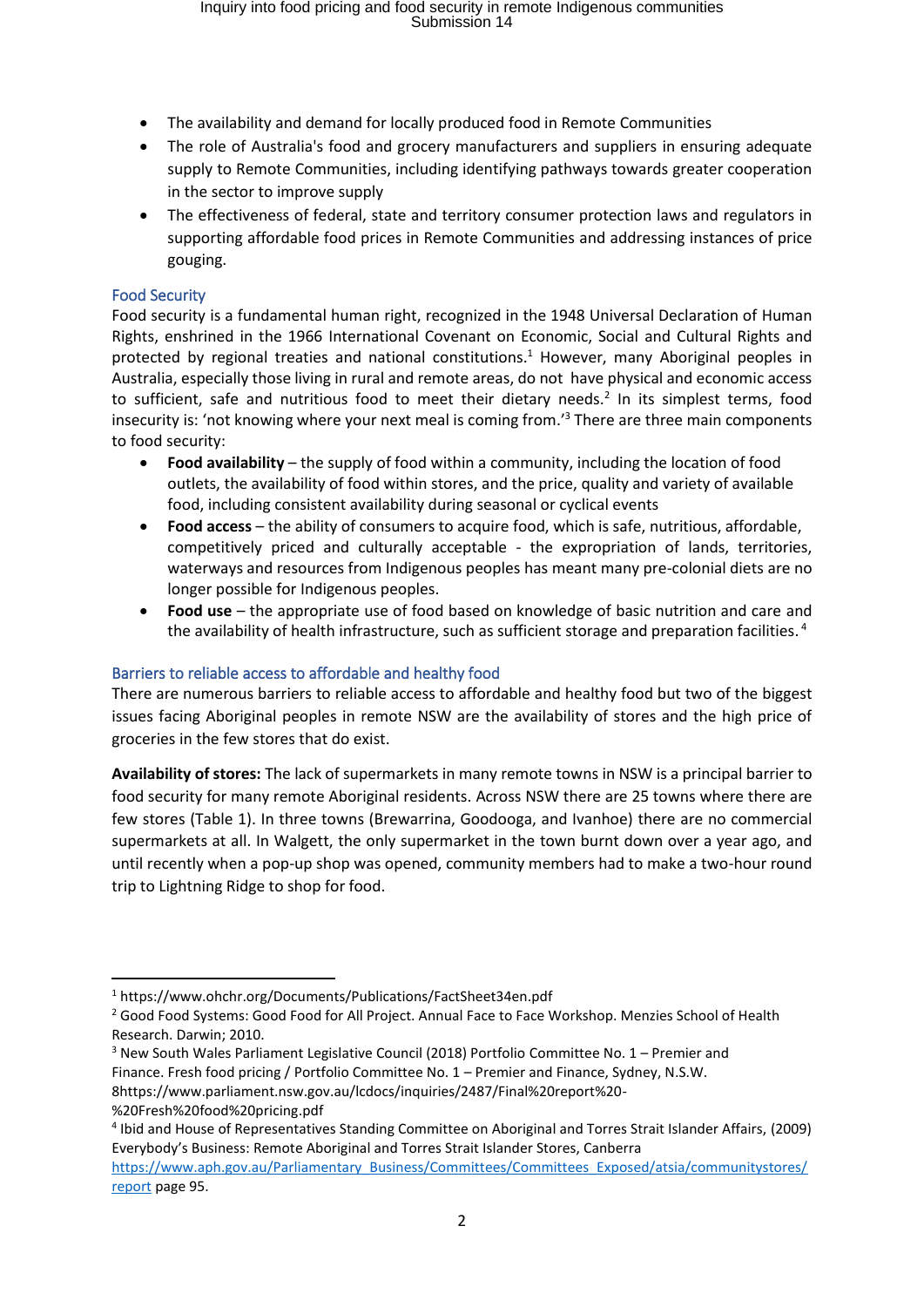| <b>Town</b><br>(ABS<br><b>State</b><br>Suburb) | Woolworths | <b>Coles</b> | <b>IGA</b> |
|------------------------------------------------|------------|--------------|------------|
| Balranald                                      | <b>No</b>  | <b>No</b>    | Yes        |
| <b>Baradine</b>                                | <b>No</b>  | No           | Yes        |
| <b>Bourke</b>                                  | <b>No</b>  | No           | Yes        |
| <b>Brewarrina</b>                              | No         | No           | No         |
| Cobar                                          | <b>No</b>  | No           | Yes        |
| Condobolin                                     | <b>No</b>  | No           | Yes        |
| Coonamble                                      | No         | No           | Yes        |
| Dareton                                        | No         | No           | Yes        |
| Goodooga                                       | <b>No</b>  | No           | No         |
| Ivanhoe (NSW)                                  | <b>No</b>  | No           | No         |
| Lake Cargelligo                                | <b>No</b>  | No           | Yes        |
| <b>Lightning Ridge</b>                         | No         | No           | Yes        |
| Menindee                                       | No         | No           | Yes        |
| Tibooburra                                     | <b>No</b>  | No           | Yes        |
| Toomelah                                       | <b>No</b>  | No           | Yes        |
| Walgett                                        | No         | No           | Yes        |
| Wanaaring                                      | <b>No</b>  | No           | Yes        |
| Warren                                         | No         | No           | Yes        |
| Weilmoringle                                   | No         | No           | Yes        |
| West Wyalong                                   | <b>No</b>  | No           | Yes        |
| Wilcannia                                      | No         | No           | Yes        |

Table 1 NSW Towns with limited grocery stores

**Affordability of food:** The affordability of food in remote towns is affected by the tyranny of distance and the lack of competition. The cost of food is reported to be at least 24 percent higher in remote areas in comparison to major cities.<sup>5</sup> The higher price is attributed to costs associated with operating stores in geographically isolated locations, including freight costs and repairing store infrastructure as well as the lack of locally sourced perishable produce.<sup>6</sup> The fact that many remote towns only have one store, as discussed above, also means there is an absence of competition and stores are able to sell goods at high prices (or provide inferior products and/or poor service) without a reduction in demand. If people want to shop in towns or cities where grocery prices are cheaper and there is more variety, there are few transport options. These remote towns are some of the most disadvantaged postcodes in NSW and the additional costs of groceries further compounds their disadvantage.<sup>7</sup>

**COVID-19:** The panic buying that accompanied COVID-19 affected food supply and exacerbated existing food insecurity issues in these towns. The closure of the Queensland border also meant some residents were unable to travel to their nearest supermarket to purchase food. In response, NSWALC

<sup>&</sup>lt;sup>5</sup> Ibid and House of Representatives Standing Committee on Aboriginal and Torres Strait Islander Affairs, (2009) Everybody's Business: Remote Aboriginal and Torres Strait Islander Stores, Canberra

[https://www.aph.gov.au/Parliamentary\\_Business/Committees/Committees\\_Exposed/atsia/communitystores/](https://www.aph.gov.au/Parliamentary_Business/Committees/Committees_Exposed/atsia/communitystores/report) [report](https://www.aph.gov.au/Parliamentary_Business/Committees/Committees_Exposed/atsia/communitystores/report) page 78

<sup>6</sup> Ibid

<sup>7</sup>Vinson, T., Rawsthorne, M., Beavis, A., & Ericson, M. (2015). Dropping off the edge 2015. Persistent communal disadvantage in Australia. Jesuit Social Services/Catholic Social Services Australia, page 51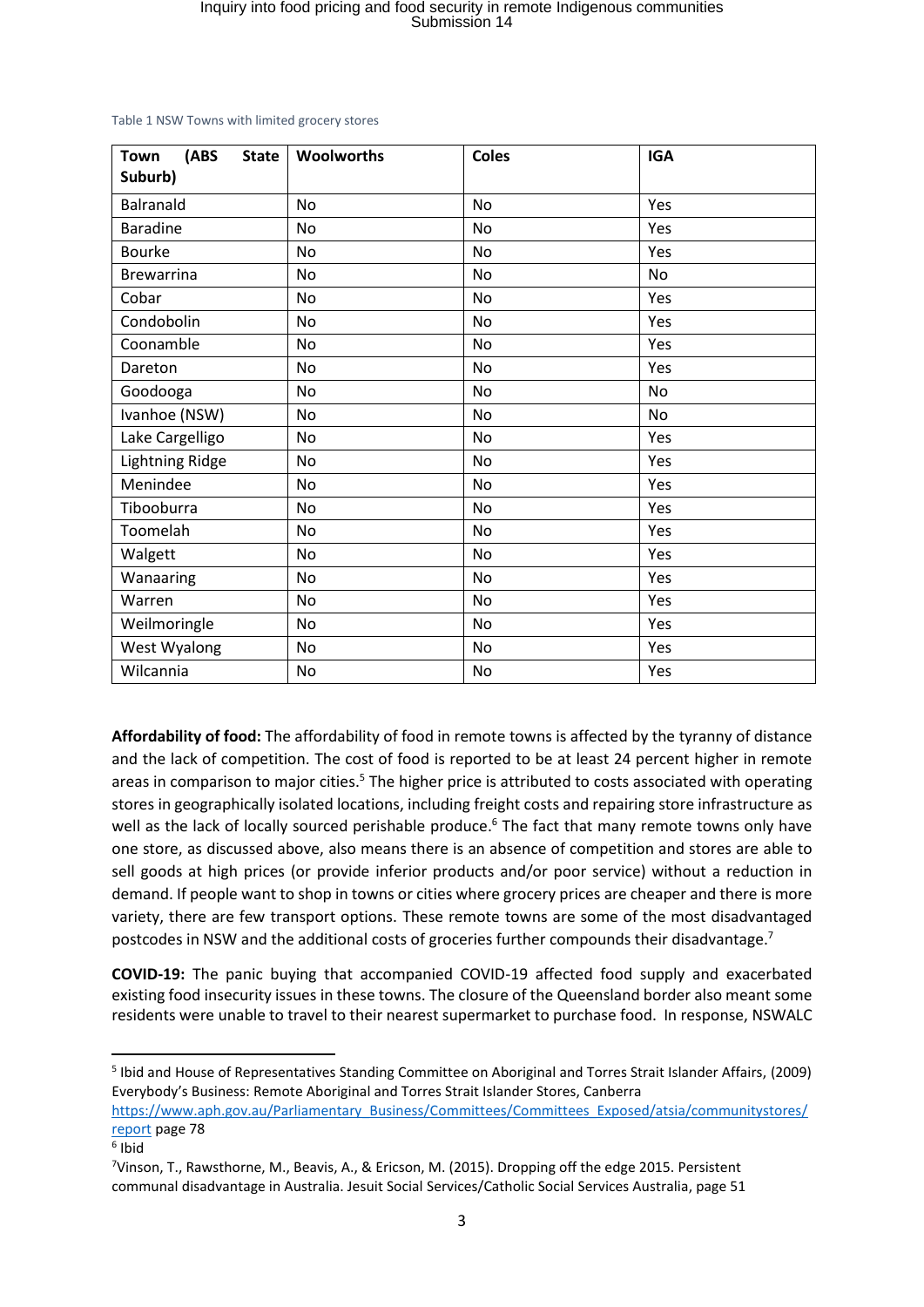purchased 1000 food and emergency relief supplies for vulnerable Aboriginal peoples impacted by COVID-19. NSWALC also sought support from the NSW Government and supermarket chains, the NSW Government donated 2000 emergency relief packages and Woolworths donated 1000 each. NSWALC is continuing to work with Government and corporate partners to source additional boxes to be delivered to those most at risk. However, the supply of emergency food relief can only be a temporary measure and does not address the systemic issues underpinning food insecurity in these towns. Longer-term food security solutions need to be developed that take into account structural inequities. As academic Deanna Davey states:

"*Improving food security among Aboriginal and Torres Strait Islander peoples in Australia also requires addressing inequities in social status; focusing on issues related to employment, income, welfare, and education; improving access to adequate housing; and improving public transportation in remote communities*."<sup>8</sup>

## Locally based solutions to food insecurity:

There is strong evidence that locally based solutions, where communities have identified their needs and designed a response, are more successful than top-down, government-controlled approaches.<sup>9</sup> As the Sefa submission to this inquiry points out:

*"Place-based programs are key to achieving food security in Indigenous communities. Successful programs are co-designed with communities, tackle financing as well as access and availability constraints, and are locally led*." 10

Community ownership is important because it provides a mixture of autonomy and accountability and helps to ensure commitment and buy-in from community members, as well as contributing to community capacity so that communities can address their own needs. $^{11}$ 

**Community stores:** In Australia, some remote communities have developed their own community stores, for example, the Arnhem Land Progress Aboriginal Corporation (ALPA) and the Bawinanga Aboriginal Corporation (BAC).<sup>12</sup> ALPA has been successfully operating for over 40 years and its range, pricing and operational standards have been reported as the blueprint for the Outback Stores model.<sup>13</sup> ALPA attributes its success to its focus on the employment and training of local Aboriginal people and the fact that the majority of net profits go into improving store infrastructure and services.<sup>14</sup>

NSWALC's Local Aboriginal Land Council (**LALC**) Business Enterprise Program has been working with the National Indigenous Affairs Agency (NIAA) and other stakeholders including North West Land Trust<sup>15</sup> and Murdi Paaki Regional Enterprise Corporation to secure funding to open a community store

<sup>8</sup> Davy D. (2016). Australia's Efforts to Improve Food Security for Aboriginal and Torres Strait Islander Peoples. Health and human rights, 18(2), 209–218.

<sup>&</sup>lt;sup>9</sup> Morley, S. R. (2015). What works in effective Indigenous community-managed programs and organisations. Melbourne: Australian Institute of Family Studies

<sup>&</sup>lt;sup>10</sup> Sefa Submission to House of Representatives Standing Committee on Indigenous Affairs Inquiry into food pricing and food security in remote Indigenous communities  $11$  Ihid

<sup>12</sup> <https://www.alpa.asn.au/> AND https://www.bawinanga.com/

<sup>&</sup>lt;sup>13</sup> Arnhem Land Progress Aboriginal Corporation (ALPA) submission cited in Hudson, S (2010). Healthy stores, healthy communities: the impact of outback stores on remote Indigenous Australians. St Leonards: Centre for Independent Studies.

 $14$  Ibid

<sup>&</sup>lt;sup>15</sup> North West Land Corporation (NWLC) is a wholly Local Aboriginal Land Council (LALC) owned corporation, incorporated under Corporations Act 2001 in early 2013 and acts as trustee for the North West Land Trust. The 17 LALCs of the NW Region of NSW are all member/shareholders of the corporation and have chosen to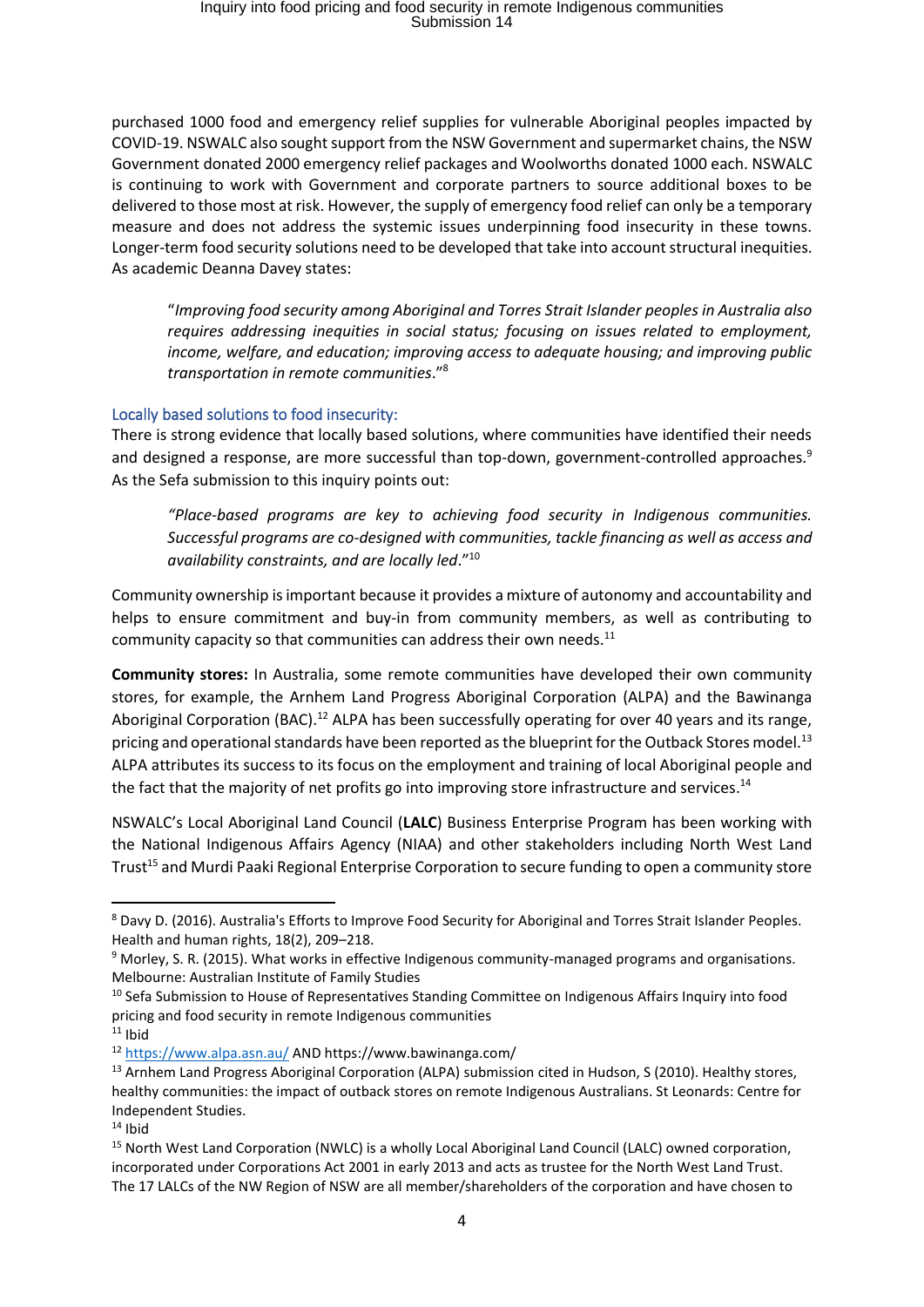in Goodooga. Goodooga has been without any fresh food for more than a decade, after its only general store shut down, forcing residents to make a 150-kilometre round trip to buy their groceries.

One of the key challenges in addressing food security and seeking financial investment to fund community stores is small population size. In small and remot communities, it may not economically viable to open a community store. For Outback Stores to become involved in a community store project, the store project proposal must satisfy the requirements of their 'food security assessment,' which among other things, looks at the economic viability of the proposal.<sup>16</sup>

Due to Goodooga's small population size, government confidence in the financial viability of a community store administered through the Goodooga LALC was limited. As a way of overcoming this barrier, Goodooga LALC partnered with the North West Land Trust. The partnership instilled government confidence in the prospect of the store and in 2019 the Australian Government announced that it would contribute to the cost of building the store. The store will be built on land owned by the Goodooga LALC but the store will be owned by the North West Land Corporation. The government, NSWALC, ILSC, Outback Stores and the Regional Enterprise Development Institute all contributed to the \$2.8 million needed to build the store.<sup>17</sup>

This type of partnership model presents a potential way forward for remote Aboriginal communities. At the same time, there are always going to be circumstances when it is not commercially viable to open a store in a remote community and in these situations, government should, as part of its human rights obligations, provide support. In providing support, government should look for opportunities to work in partnership with Aboriginal people, rather than top-down approaches or doing things without community-led partnerships.

**Food sovereignty and traditional foods:** Food sovereignty is inherently linked to access and control over Country. The expropriation of lands, territories, waterways and resources from Aboriginal peoples has meant it is no longer possible for many Aboriginal people to follow a pre-colonial diet, and has impacted on traditional economies. A focus on maintaining a primarily colonised diet also denies people the option to reintroduce and/or maintain decolonised diets. Governments can assist Aboriginal people's food sovereignty and access to traditional foods by returning land to Aboriginal peoples and recognising customary rights. For example, the NSW Government could support Aboriginal people's cultural fishing by:

- commencing Section 21AA of the *Fisheries Management Act 1994*,
- removing restrictions on Aboriginal cultural fishers and cultural fishing activity, including for example regulations relating to size, gear, method and closure, and
- placing a moratorium on prosecuting Aboriginal cultural fishers.

Helping Aboriginal peoples and communities to reconnect with traditional food practices is another area where there is growing interest and opportunity. The bush food market is currently valued at \$20 million annually, but it is estimated that Aboriginal and Torres Strait Islander people make up only 1- 2% of the market.<sup>18</sup> A recent symposium in Sydney explored how to bring traditional foods into a contemporary industry while protecting their cultural knowledge. One of the successful examples discussed at the symposium was the Northern Australia Aboriginal Kakadu Plum Alliance (NAAKPA),

collaborate on a regional basis to targeting regional economic and social development, education/training and employment outcomes for the Aboriginal people of NW NSW – see website http://www.nwlt.org.au/ <sup>16</sup> https://outbackstores.com.au/

<sup>17</sup> http://alc.org.au/media/152198/nswalc%20annual%20report%202018-2019%20part%201.pdf

<sup>18</sup> http://www.firsthandsolutions.org/bushfood-symposium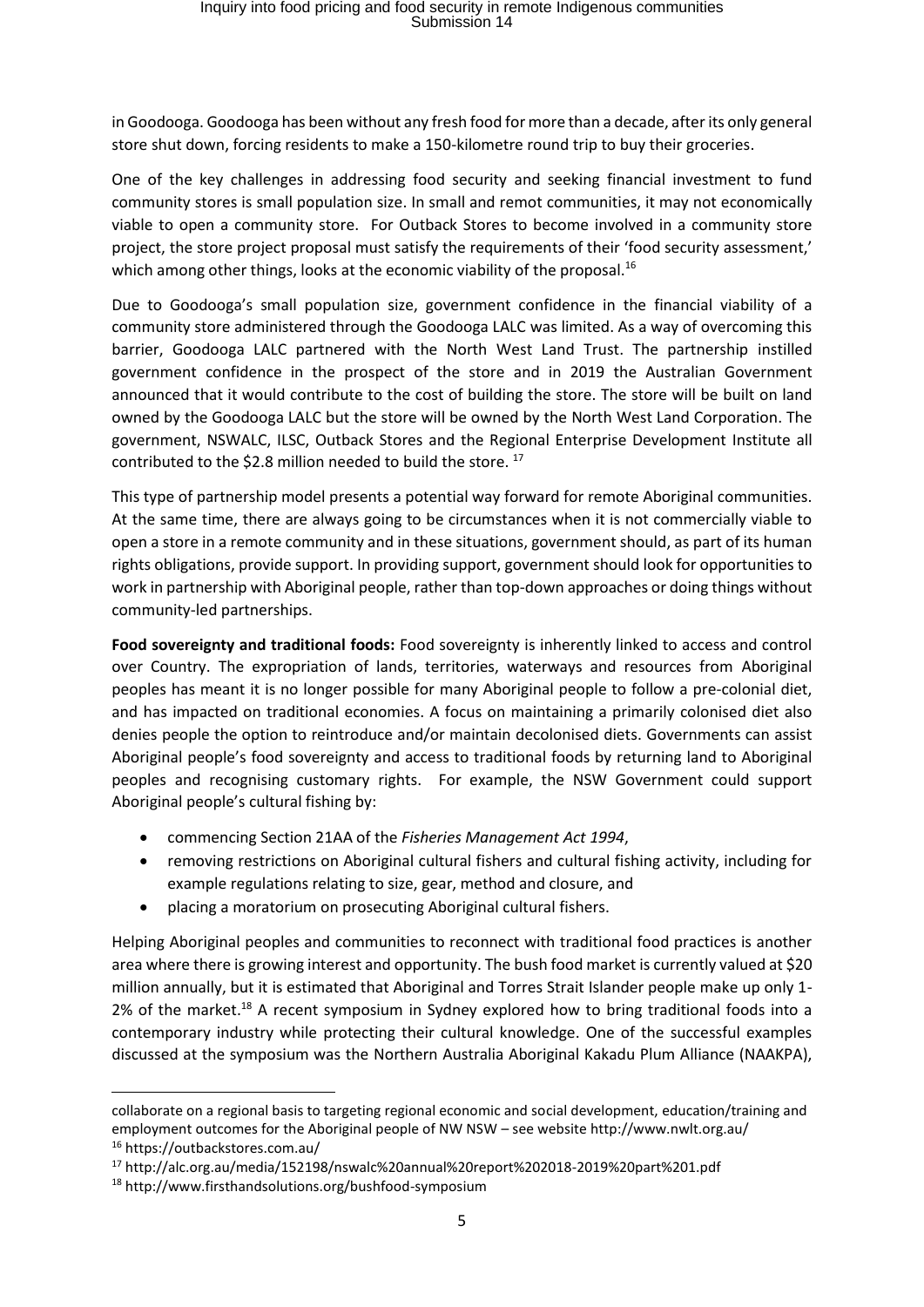which is funded by the Indigenous Land and Sea Corporation and has grown to be the largest Traditional Owner-led bush food supply chain in Australia. <sup>19</sup>

### Availability of locally produced food

The lack of locally produced food in remote areas in Australia has been recognised for years but attempts to address this situation have not been particularly successful. <sup>20</sup> Initiatives to establish market gardens often rely on volunteers, may lack technical support or have unrealistic aims.<sup>21</sup> The Commonwealth Department of Health and Ageing used to fund market gardens in remote communities but ceased doing so because 'there was no evidence of long-term systematic change in terms of public health care.<sup>'22</sup> Assuming that a market garden will improve public health outcomes in the short to immediate term is not reasonable. However, with proper support and funding there are examples of successful market gardens and locally produced food.

For example, in Canada the Flying Dust First Nation has successfully established a market garden.<sup>23</sup> In just over ten years the garden has expanded from two acres to more than 14 acres of produce, with a state-of-the-art potato storage, retail and commercial kitchen building on the site. This example demonstrates what is possible when there is long-term commitment and the process is led by an Aboriginal community.

Additionally, the Murrawarri Local Aboriginal Land Council in NSW has developed a bush food garden initiative. This is another positive example of locally-led solutions that can be supported to build local community food resilience. 24

### Role of food and grocery manufacturers

Greater coordination is needed to ensure there is reliable delivery of food to remote communities. In some remote areas, freight arrangements have been established to coordinate food deliveries and make it economically viable for freight companies to increase the regularity of freight runs from fortnightly to weekly.<sup>25</sup> Large supermarket chains such as Coles, Woolworths and IGA should identify opportunities to work together to support the supply of food to remote Aboriginal communities as part of their Corporate Social Responsibility agendas. The COVID-19 crisis has shown that supporting communities in need can help corporations improve public perceptions of their brand.<sup>26</sup>

### Government's role in food security

In addition to partnering with Aboriginal and Torres Strait Islander people to support locally-led solutions, another key role for government in addressing food security is applying consumer protection laws to ensure food is affordable and stores are not price gouging. The recent examples of price gouging in the media indicate that the current regulatory system is not working and that many

 $19$  Ibid

<sup>&</sup>lt;sup>20</sup> Hudson, S (2010). Healthy stores, healthy communities: the impact of outback stores on remote Indigenous Australians. St Leonards: Centre for Independent Studies.

<sup>&</sup>lt;sup>21</sup> Centrefarm Aboriginal Horticulture Ltd, Submission 15 cited in Hudson, S (2010). Healthy stores, healthy communities: the impact of outback stores on remote Indigenous Australians. St Leonards: Centre for Independent Studies

<sup>&</sup>lt;sup>22</sup> Lesley Podesta, First Assistant Secretary, Office for Aboriginal and Torres Strait Islander Health, Department of Health and Ageing, Committee HANSARD (Canberra: 28 May 2009), 22

<sup>23</sup> https://flyingdust.net/economic-development/riverside-market-garden/

<sup>24</sup> [https://www.abc.net.au/news/2018-06-15/native-bush-food-helping-remote-nsw-community](https://www.abc.net.au/news/2018-06-15/native-bush-food-helping-remote-nsw-community-thrive/9870698)[thrive/9870698](https://www.abc.net.au/news/2018-06-15/native-bush-food-helping-remote-nsw-community-thrive/9870698)

<sup>&</sup>lt;sup>25</sup> Hudson, S (2010). Healthy stores, healthy communities: the impact of outback stores on remote Indigenous Australians. St Leonards: Centre for Independent Studies.

<sup>&</sup>lt;sup>26</sup> https://insidefmcg.com.au/2020/05/04/how-supermarkets-are-winning-hearts-and-minds/